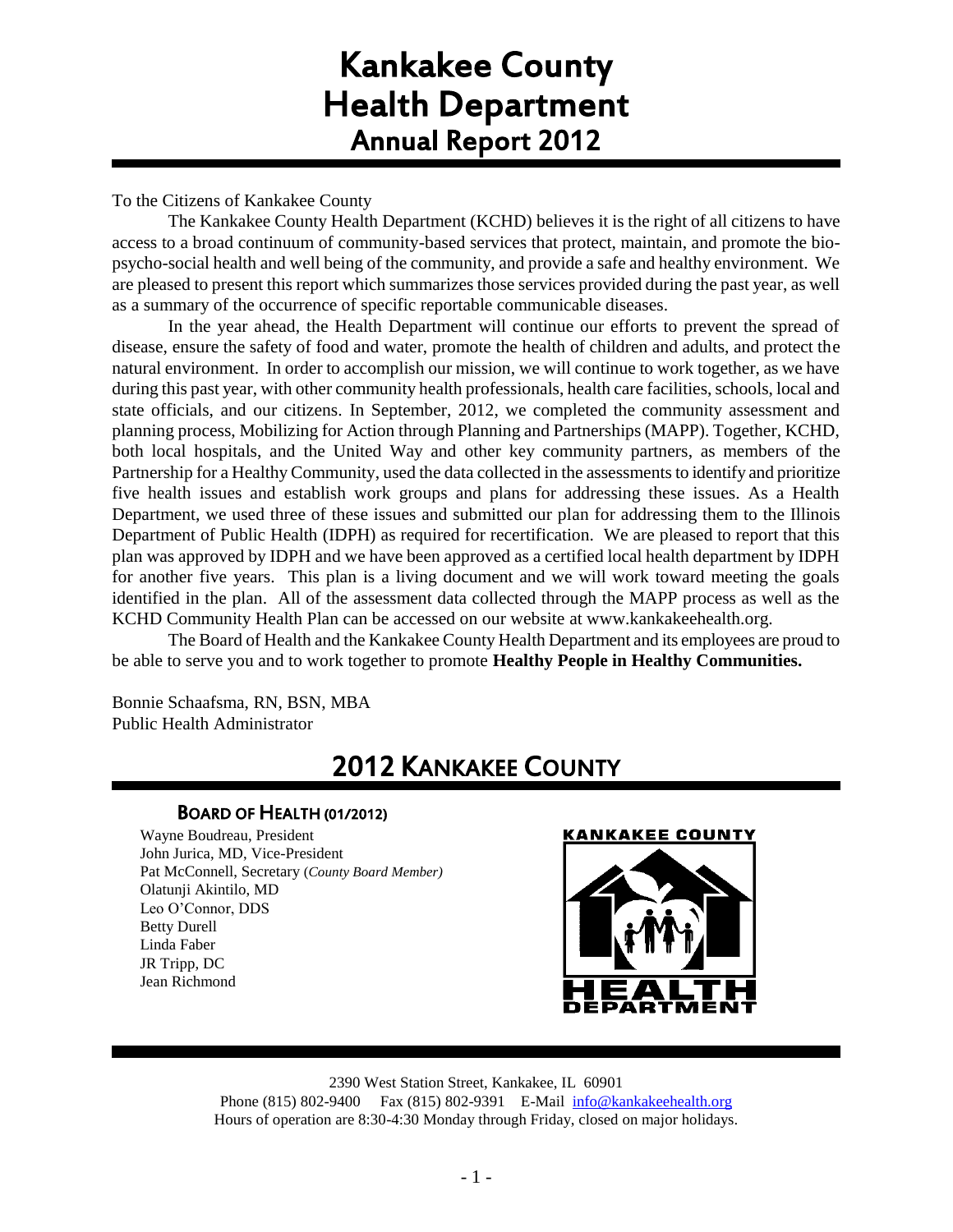## **Environmental Health 2012**

#### **Inspections**

| 1115DCC110115          |  |
|------------------------|--|
|                        |  |
|                        |  |
|                        |  |
|                        |  |
|                        |  |
|                        |  |
|                        |  |
|                        |  |
|                        |  |
| <b>Permits Issued</b>  |  |
|                        |  |
|                        |  |
| <b>Licenses Issued</b> |  |
|                        |  |
|                        |  |
|                        |  |
|                        |  |
|                        |  |
|                        |  |

## **Health Promotion 2012**

## **Health Education**

| uun 17uutuun 1                                |  |
|-----------------------------------------------|--|
|                                               |  |
|                                               |  |
|                                               |  |
|                                               |  |
| Kankakee County Teen Conference students  460 |  |
| Preparation for Adolescence Conference  106   |  |
|                                               |  |
|                                               |  |
| Tobacco Prevention participants  1,055        |  |
|                                               |  |
|                                               |  |
|                                               |  |
|                                               |  |

| Breast & Cervical Cancer Program Kankakee & Will Co |  |
|-----------------------------------------------------|--|
|                                                     |  |
|                                                     |  |
|                                                     |  |
|                                                     |  |
|                                                     |  |

## **Chronic and Communicable Disease 2012**

## **Reportable Diseases**

| Any unusual case or cluster of cases that indicate hazard 0 |
|-------------------------------------------------------------|
|                                                             |
|                                                             |
|                                                             |
|                                                             |
|                                                             |
|                                                             |
|                                                             |
|                                                             |
|                                                             |
|                                                             |
|                                                             |
|                                                             |
|                                                             |
|                                                             |
|                                                             |
|                                                             |
|                                                             |
|                                                             |
|                                                             |
|                                                             |
|                                                             |
|                                                             |
|                                                             |
|                                                             |
|                                                             |
|                                                             |
|                                                             |
|                                                             |
|                                                             |
|                                                             |
|                                                             |
|                                                             |
|                                                             |
|                                                             |
|                                                             |
|                                                             |
|                                                             |
|                                                             |
|                                                             |
|                                                             |
|                                                             |
|                                                             |
|                                                             |
|                                                             |

| <b>Tuberculosis</b>                  |  |
|--------------------------------------|--|
|                                      |  |
|                                      |  |
|                                      |  |
|                                      |  |
| <b>Lead Screening Program</b>        |  |
|                                      |  |
|                                      |  |
|                                      |  |
| <b>Hearing and Vision Screening</b>  |  |
| Preschool                            |  |
|                                      |  |
|                                      |  |
|                                      |  |
| <b>Sexually Transmitted Diseases</b> |  |
|                                      |  |

Clients tested/consulted for HIV.....................569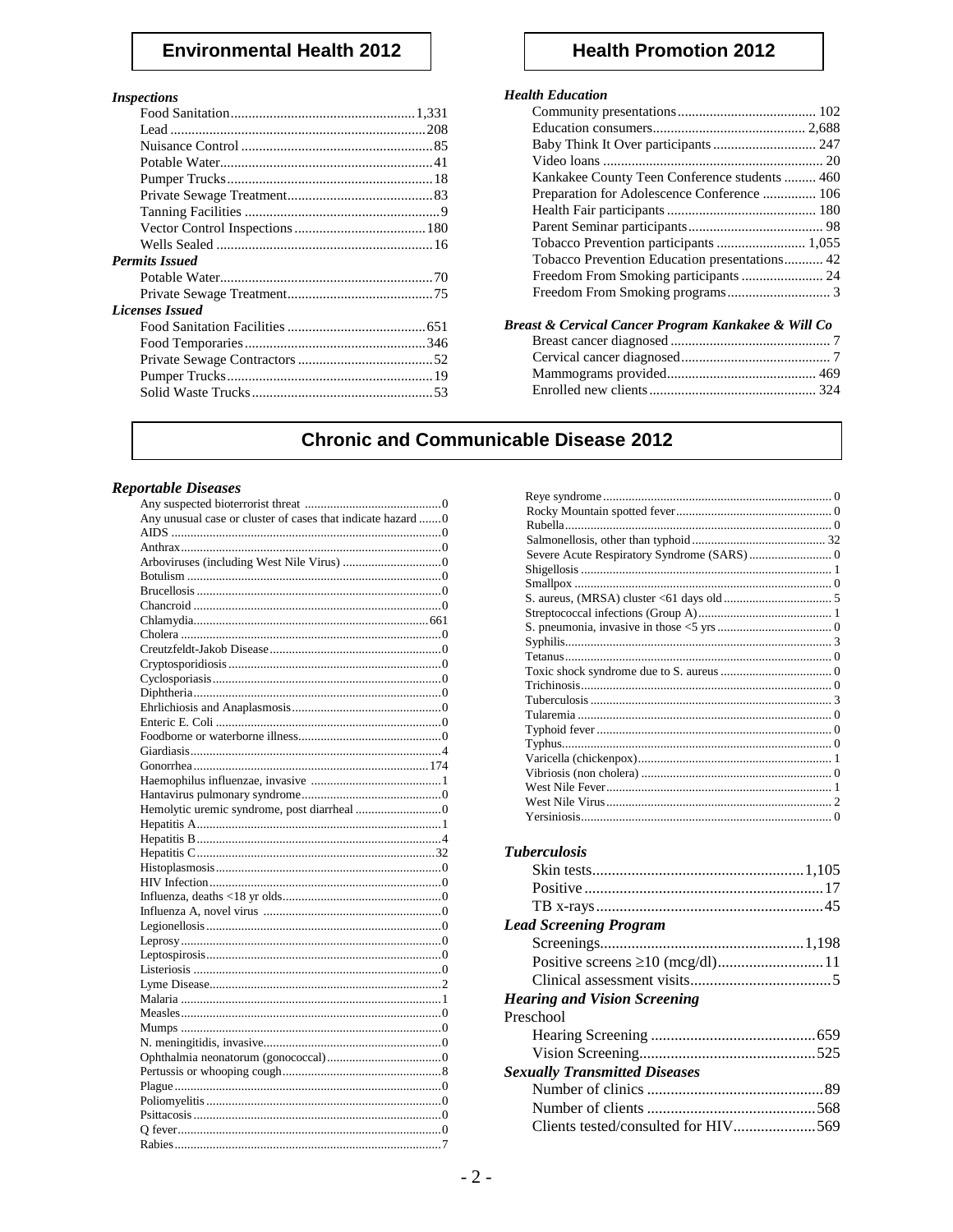## **Maternal Child Health 2012**

## *Immunization Doses*

## *Family Case Management*

| Average mo. caseload-pregnant/infants1,153         |  |
|----------------------------------------------------|--|
| Average mo. caseload - children110                 |  |
|                                                    |  |
|                                                    |  |
|                                                    |  |
|                                                    |  |
| Perinatal Depression Screenings 1,333              |  |
|                                                    |  |
|                                                    |  |
|                                                    |  |
|                                                    |  |
|                                                    |  |
| Preterm labor class participants (partial year)  9 |  |
|                                                    |  |

## *WIC (Women, Infants, & Children)*

#### *HealthWorks*

| Average monthly caseload (pregnant/ $<$ 6) 40 |  |
|-----------------------------------------------|--|
|                                               |  |
|                                               |  |
| Wards transferred to Kankakee county95        |  |

## **Financial Report 2012**

#### (Audited) Fiscal Year 12/01/11 – 11/30/12 *Revenue*

| Property Tax Revenue \$457,023.40    |  |
|--------------------------------------|--|
|                                      |  |
|                                      |  |
|                                      |  |
| Miscellaneous Revenue \$20,165.85    |  |
|                                      |  |
| Revenue from Kan-Comm\$18,762.00     |  |
|                                      |  |
| Cash on hand 11/30/11 \$1,645,865.10 |  |



## *Expenditures*

| Total Personnel Costs \$1,870,546.99 |  |
|--------------------------------------|--|
| Professional Development \$4,278.00  |  |
| Office Supplies/Postage\$30,639.45   |  |
|                                      |  |
| Professional Services \$302,770.34   |  |
|                                      |  |
|                                      |  |
|                                      |  |
|                                      |  |
| Repairs/Maintenance \$19,074.44      |  |
|                                      |  |
|                                      |  |
|                                      |  |
| Miscellaneous Expenses \$357,922.71  |  |
| Machinery/Equipment\$16,134.50       |  |
| Computers/Software \$17,634.06       |  |
| Total Expenditures\$3,029,109.99     |  |
|                                      |  |